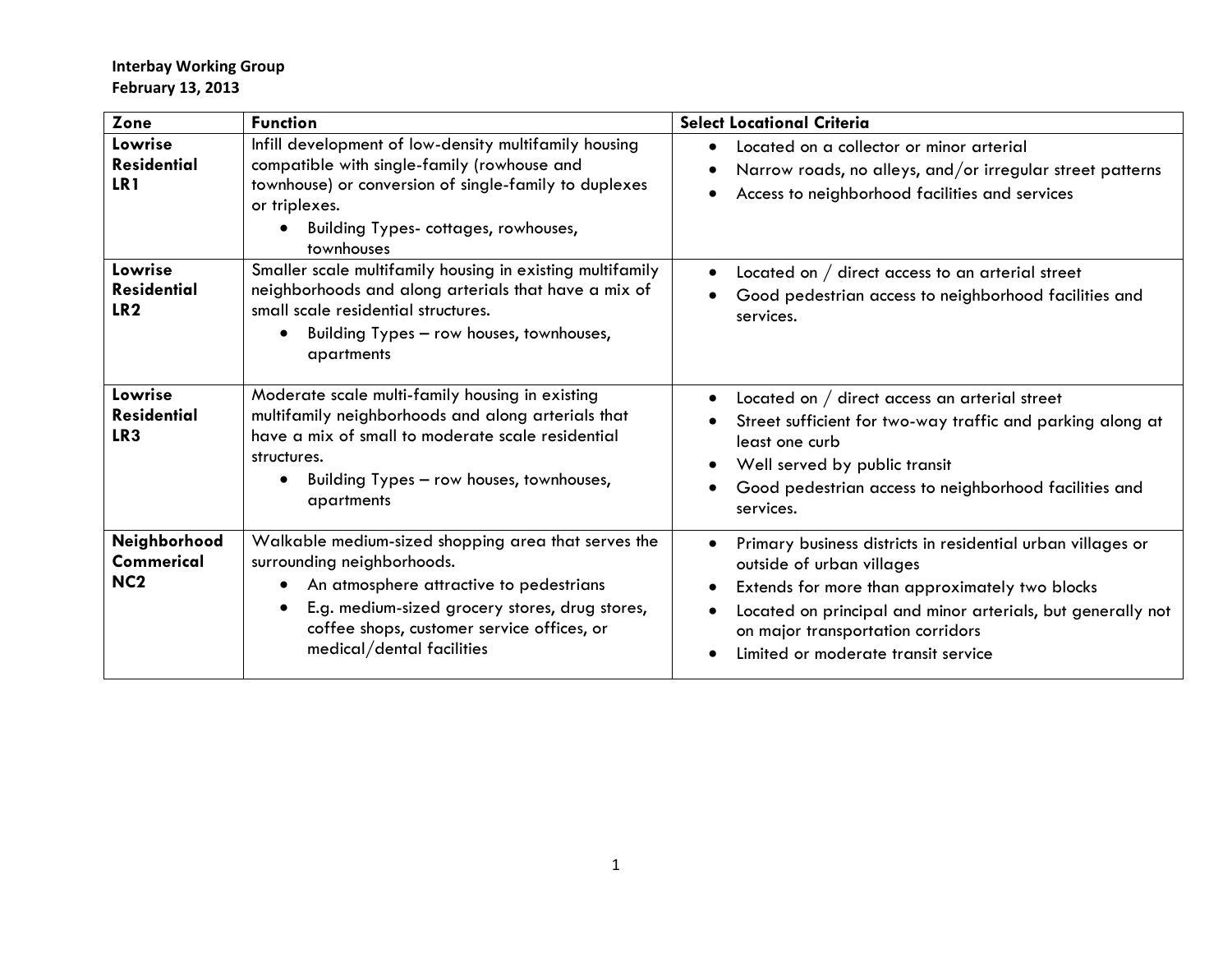| Zone                                          | <b>Function</b>                                                                                                                                                                                                                                                                                                                                                                                                                                                                                                                                                                                                                | <b>Select Locational Criteria</b>                                                                                                                                                                                                                                              |  |  |  |  |  |
|-----------------------------------------------|--------------------------------------------------------------------------------------------------------------------------------------------------------------------------------------------------------------------------------------------------------------------------------------------------------------------------------------------------------------------------------------------------------------------------------------------------------------------------------------------------------------------------------------------------------------------------------------------------------------------------------|--------------------------------------------------------------------------------------------------------------------------------------------------------------------------------------------------------------------------------------------------------------------------------|--|--|--|--|--|
| Neighborhood<br>Commerical<br>NC <sub>3</sub> | Walkable larger-size shopping district that serves the<br>surrounding neighborhood and a larger community,<br>citywide, or regional clientele.<br>Comparison shopping for a wide range of<br>$\bullet$<br>retail goods and services, as well as offices,<br>business support services, and residences<br>Intense pedestrian activity<br>$\bullet$<br>E.g. supermarkets, restaurants, offices, hotels,<br>clothing shops, business support services, and<br>residences that are compatible with the area's<br>mixed-use character, single-purpose commercial<br>structures, multi-story mixed use and residential<br>structures | Primary business district in an urban center or hub urban<br>village<br>Served by principal arterial<br>Separated from low-density residential areas by physical<br>edges, less-intense commercial areas or more-intense<br>residential areas<br>Excellent transit service     |  |  |  |  |  |
| <b>Pedestrian</b><br>Zone<br>-P (suffix)      | An intensely retail and pedestrian-oriented shopping<br>district where non-auto modes of transportation to and<br>within the district are strongly favored.<br>A variety of retail/service activities along the<br>$\bullet$<br>street front;<br>Large number of shops and services per block;<br>$\bullet$<br>Commercial frontage uninterrupted by housing<br>or auto-oriented uses;<br>Pedestrian interest and activity;<br>$\bullet$<br>Minimal pedestrian-auto conflicts.                                                                                                                                                  | Pedestrian district surrounded by residential areas and/or<br>major activity centers<br>A commercial node in an urban center or urban village;<br>Both sides of an arterial zoned for neighborhood<br>commercial<br>Excellent access for pedestrians, transit, and bicyclists. |  |  |  |  |  |
| <b>Commerical</b><br>C1                       | Auto-oriented, primarily retail/service commercial<br>area.<br>E.g. large supermarkets, building supplies and<br>$\bullet$<br>household goods, and auto sales and repairs,<br>extensive surface parking, multi-story office or<br>residential buildings                                                                                                                                                                                                                                                                                                                                                                        | Readily accessible from a principal arterial<br>Street or block patterns that buffer residential or<br>commercial areas of lesser intensity<br>Predominance of parcels of 20,000 square feet or larger;<br>Limited pedestrian and transit access                               |  |  |  |  |  |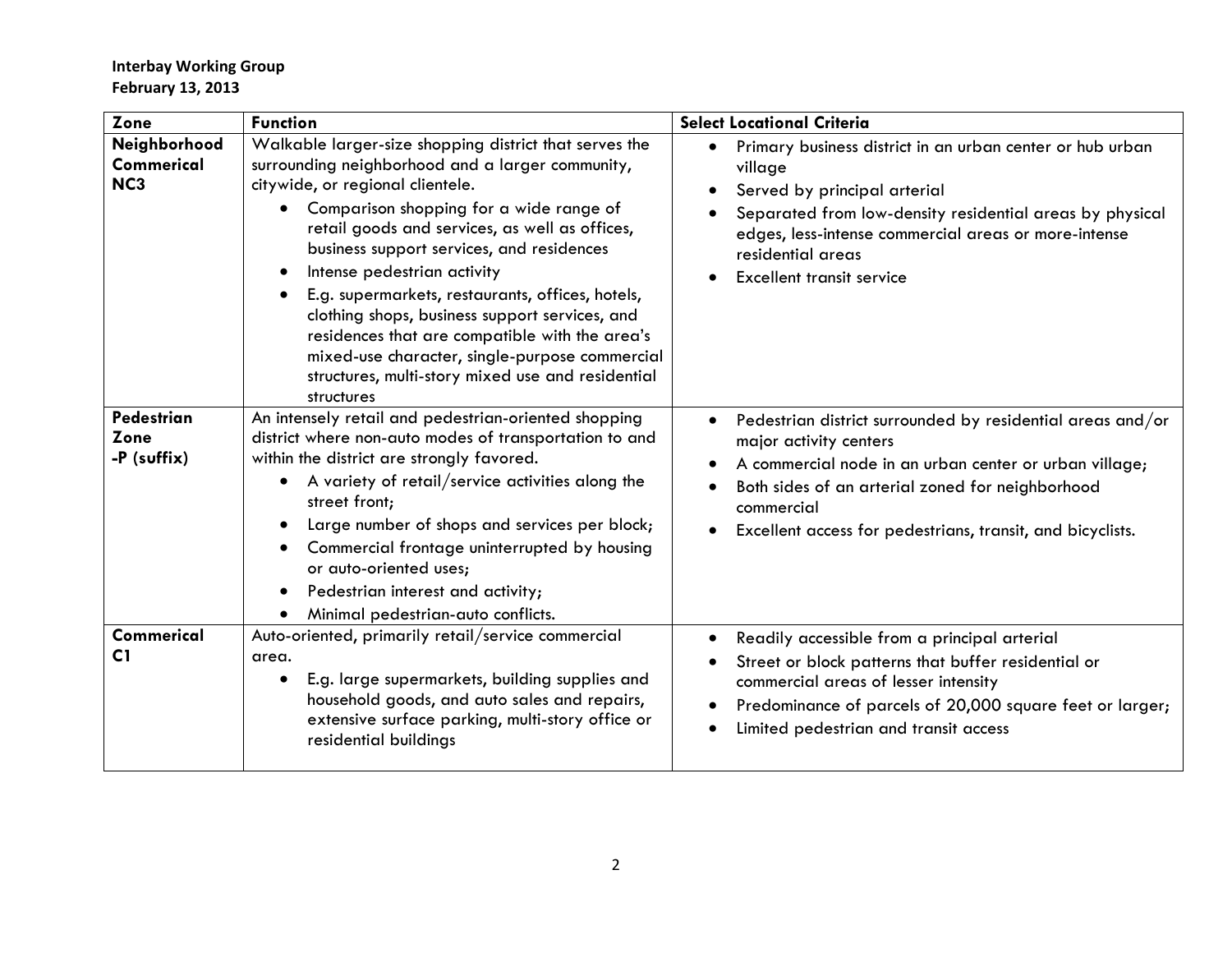| Zone                                        | <b>Function</b>                                                                                                                                                                                                                                                                                                                                                                                              | <b>Select Locational Criteria</b>                                                                                                                                                                                                                                                                                                                                                                                                                                                       |  |  |  |  |
|---------------------------------------------|--------------------------------------------------------------------------------------------------------------------------------------------------------------------------------------------------------------------------------------------------------------------------------------------------------------------------------------------------------------------------------------------------------------|-----------------------------------------------------------------------------------------------------------------------------------------------------------------------------------------------------------------------------------------------------------------------------------------------------------------------------------------------------------------------------------------------------------------------------------------------------------------------------------------|--|--|--|--|
| <b>Commercial</b><br>C <sub>2</sub>         | Auto-oriented, primarily non-retail commercial area.<br>Can include uses that are less appropriate in<br>$\bullet$<br>more retail-oriented commercial areas (e.g.<br>manufacturing and warehousing)<br>E.g. single-story warehouse or manufacturing<br>$\bullet$<br>structures with extensive surface parking and<br>loading areas, and multi-story buildings<br>containing office or other non-retail uses. | Non-retail commercial activity<br>$\bullet$<br>Possibly adjacent to manufacturing/industrial zones;<br>Predominance of parcels of 30,000 square feet or larger;<br>Limited pedestrian and transit access.                                                                                                                                                                                                                                                                               |  |  |  |  |
| <b>Seattle</b><br><b>Mixed</b><br><b>SM</b> | Mixed-use neighborhood with a pedestrian orientation<br>or an area that is in transition from traditional<br>manufacturing or commercial uses to one where<br>residential use is also appropriate.                                                                                                                                                                                                           | Well-served by transit, vehicular systems and utility<br>infrastructure, or where such systems and infrastructure can<br>be readily expanded to accommodate growth<br>Can provide a transition from a densely developed or<br>zoned neighborhood or from industrial activity                                                                                                                                                                                                            |  |  |  |  |
| <b>Industrial</b><br>Commerical<br>IC       | Businesses which incorporate a mix of industrial and<br>commercial activities, including light manufacturing and<br>research and development, while accommodating a<br>wide range of other employment activities.                                                                                                                                                                                            | Areas with amenities (e.g. shoreline views, proximity to<br>downtown or public open spaces)<br>Areas close to major institutions, existing technology-<br>oriented and R&D businesses may be displaced by retail<br>Former industrial areas transitioning to predominantly<br>commercial or mixed commercial and industrial activity,<br>but where transportation and/or other infrastructure are<br>constrained<br>Underutilized areas with potential for campus-like<br>redevelopment |  |  |  |  |
| Industrial<br><b>Buffer</b><br><b>IB</b>    | Transition area between industrial areas and adjacent<br>residential zones, or commercial zones having a<br>residential orientation and/or pedestrian character.<br>Typical land uses include light and general<br>manufacturing, commercial and entertainment uses.                                                                                                                                         | Edge of a larger IG or IC industrial area<br>Abuts an area with a substantial residential and/or<br>pedestrian character.<br>Natural features (topography, open space, waterways),<br>built features (street patterns, railways, transmission lines,<br>compatible development) or distance (300 to 500 feet)<br>can separate industrial from other uses                                                                                                                                |  |  |  |  |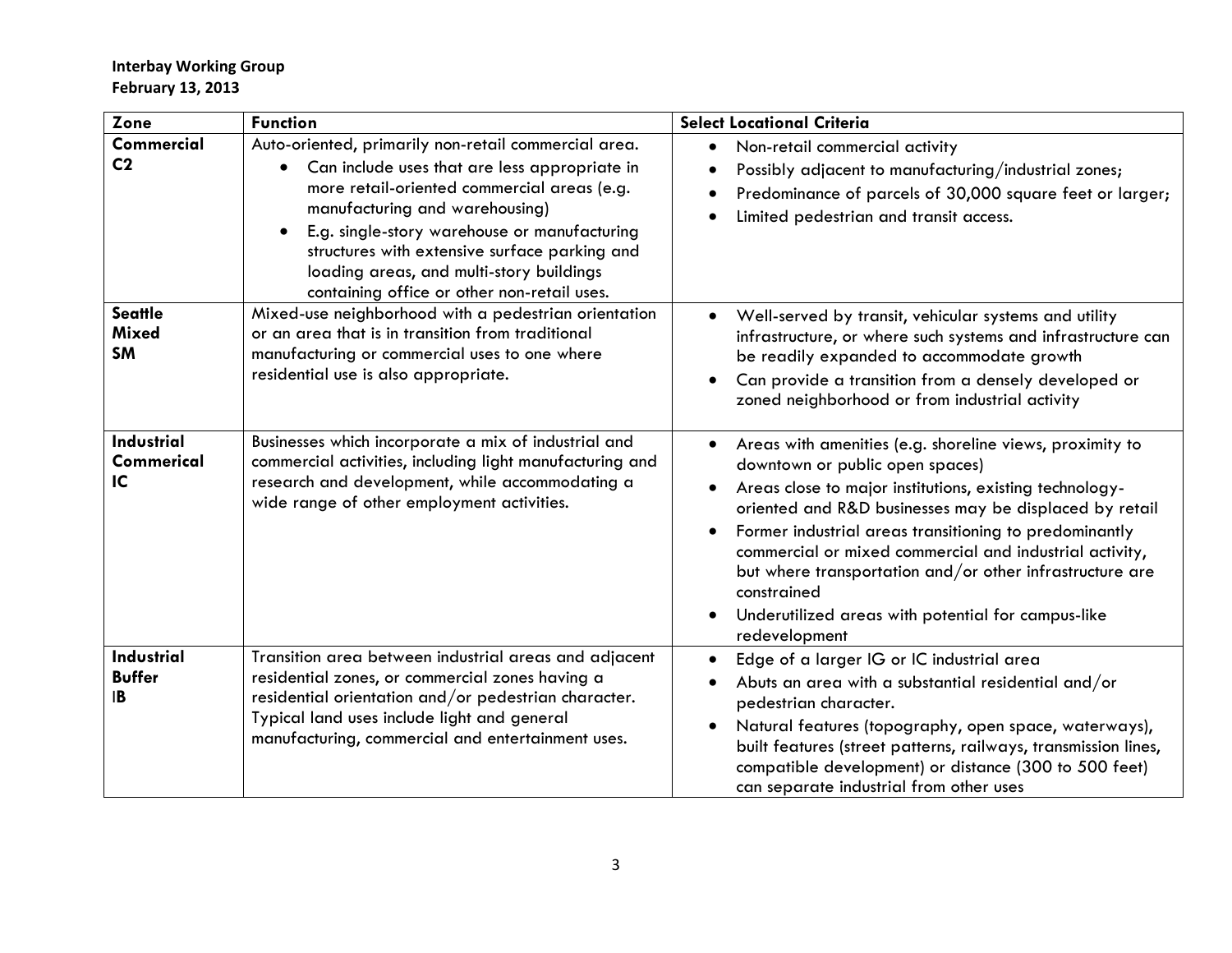| Zone                                               | <b>Function</b>                                                                                                                                                                                                                                              | <b>Select Locational Criteria</b>                                                                                                                                                                                                                                                                                                                                                                                                                                                                                                                                                                                                                                 |  |  |  |  |
|----------------------------------------------------|--------------------------------------------------------------------------------------------------------------------------------------------------------------------------------------------------------------------------------------------------------------|-------------------------------------------------------------------------------------------------------------------------------------------------------------------------------------------------------------------------------------------------------------------------------------------------------------------------------------------------------------------------------------------------------------------------------------------------------------------------------------------------------------------------------------------------------------------------------------------------------------------------------------------------------------------|--|--|--|--|
| General<br><b>Industrial 2</b><br>IG <sub>2</sub>  | Space for new industrial development and<br>accommodates a broad mix of activity, including<br>additional commercial development that improves job<br>opportunities and the physical conditions of the area<br>without conflicting with industrial activity. | Industrial activity or a mix of industrial and commercial<br>$\bullet$<br><b>USCS</b><br>Additional traffic can be accommodated without<br>conflicting with the needs of industrial<br>Increased commercial densities would allow the economic<br>reuse of small sites and existing buildings no longer suited<br>to current industrial needs<br>Isolated or separated from a larger industrial area by<br>zoning or physical barrier (e.g. arterial or waterway), and<br>can accommodate more nonindustrial activity without<br>conflicting the larger industrial area<br>Large areas with generally flat topography<br>Areas platted into large parcels of land |  |  |  |  |
| <b>CONCEPT</b><br><b>Mixed Local</b><br>Production | Mix of small urban manufacturing (food, beverages,<br>consumer products) and commercial uses. Product<br>distribution includes retail and wholesale channels.                                                                                                | Presence of industrial buildings<br>Proximity to Downtown<br>Transition between industrial and non-industrial uses<br>Close to residential uses and some urban amenities<br>Good transit access                                                                                                                                                                                                                                                                                                                                                                                                                                                                   |  |  |  |  |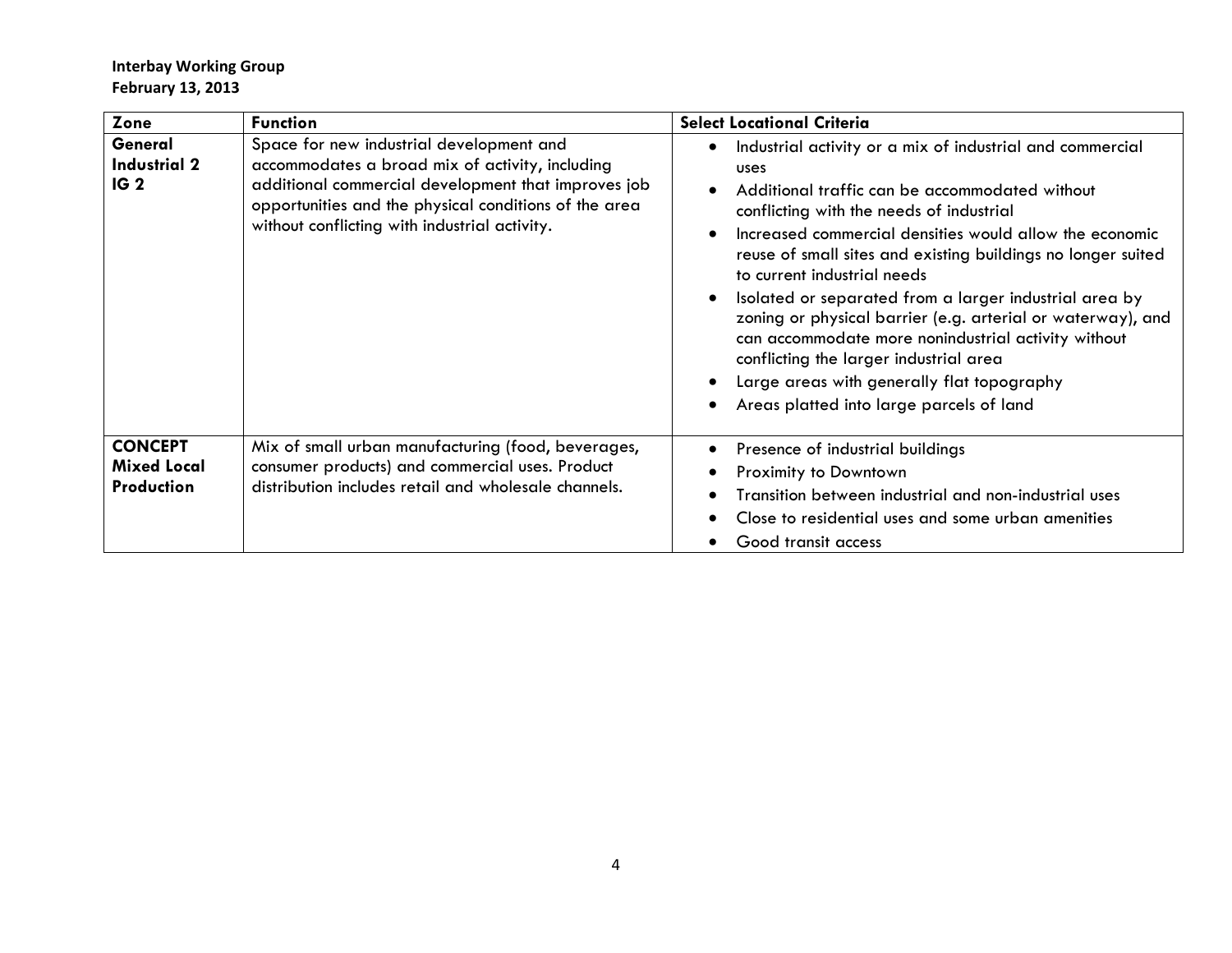|                                                                                                                                                           | Rezoning of industrial land to a less-intensive zone shall be                                                                                                                                                                                                                                                                                                                                                                                     |  |  |  |  |  |
|-----------------------------------------------------------------------------------------------------------------------------------------------------------|---------------------------------------------------------------------------------------------------------------------------------------------------------------------------------------------------------------------------------------------------------------------------------------------------------------------------------------------------------------------------------------------------------------------------------------------------|--|--|--|--|--|
|                                                                                                                                                           | discouraged unless most of the following can be shown:                                                                                                                                                                                                                                                                                                                                                                                            |  |  |  |  |  |
|                                                                                                                                                           | The area does not meet the locational criteria for the<br>industrial zone.                                                                                                                                                                                                                                                                                                                                                                        |  |  |  |  |  |
|                                                                                                                                                           | The rezone will not decrease industrial development and<br>employment potential, especially manufacturing<br>employment.                                                                                                                                                                                                                                                                                                                          |  |  |  |  |  |
|                                                                                                                                                           | The rezone would not result in existing industrial uses<br>becoming nonconforming.                                                                                                                                                                                                                                                                                                                                                                |  |  |  |  |  |
|                                                                                                                                                           | The area clearly functions as a residential or commercial<br>zone, has little or no potential for industrial development,<br>and would not lead to further encroachment of residential,<br>office, or retail uses into industrially zoned land located<br>adjacent to or near the proposed rezone.                                                                                                                                                |  |  |  |  |  |
|                                                                                                                                                           | The area is not part of an adopte Manufacturing/<br>Industrial Center (MIC).                                                                                                                                                                                                                                                                                                                                                                      |  |  |  |  |  |
| A manufacturing use, typically having little or no potential<br>of creating noise, smoke, dust, vibration or other<br>environmental impacts or pollution. | Production, assembly, finishing, and/or packaging, e.g. of<br>articles clocks, electrical appliances, or medical equipment.<br>Production of finished household and office goods, e.g.<br>jewelry, clothing or cloth, toys, furniture, or tents,<br>Canning or bottling of food or beverages using a<br>mechanized assembly line, or food processing for animal<br>consumption<br>Printing plants with more than 5,000 square feet floor<br>area. |  |  |  |  |  |
|                                                                                                                                                           |                                                                                                                                                                                                                                                                                                                                                                                                                                                   |  |  |  |  |  |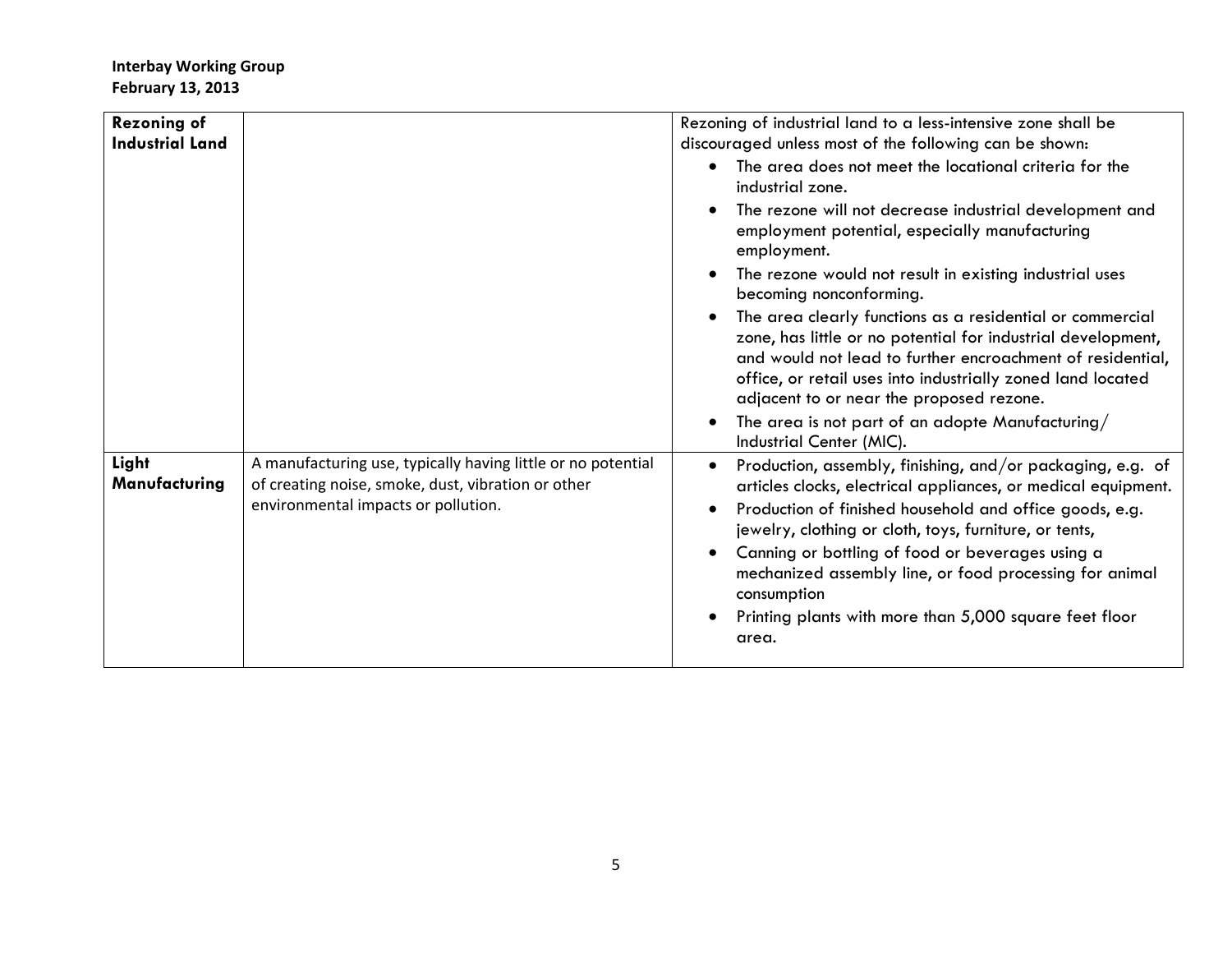| General<br>Manufacturing                           | A manufacturing use, typically having the potential of<br>creating moderate noise, smoke, dust, vibration or other<br>environmental impacts or pollution.                                                                                                                                                                                                                                                                                                                                                                     | Items made from stone, concrete, metal<br>Use of a machine shop, welding or fabrication, foundry<br>Non-household or non-office goods e.g. barrels, ceramic<br>molds, or cardboard cartons<br>Finished goods, for household or non-household use, e.g.<br>toys, film, pens, or linoleum from plastic, rubber, or<br>celluloid<br>Parts to be assembled into a finished product<br>Development of film on a wholesale basis<br>Bio-tech production e.g. pharmaceuticals and industrial<br>purifiers<br>Items that require the mixing or packaging of chemicals<br>e.g. paint and coatings, dyestuffs, fertilizer, glue,<br>cosmetics, clay, or pharmaceuticals |  |  |  |  |
|----------------------------------------------------|-------------------------------------------------------------------------------------------------------------------------------------------------------------------------------------------------------------------------------------------------------------------------------------------------------------------------------------------------------------------------------------------------------------------------------------------------------------------------------------------------------------------------------|---------------------------------------------------------------------------------------------------------------------------------------------------------------------------------------------------------------------------------------------------------------------------------------------------------------------------------------------------------------------------------------------------------------------------------------------------------------------------------------------------------------------------------------------------------------------------------------------------------------------------------------------------------------|--|--|--|--|
| Food<br><b>Processing and</b><br><b>Craft Work</b> | A commercial use in which food items and craft work<br>are produced without the use of a mechanized<br>assembly line.<br>food for human consumption in its final form<br>$\bullet$<br>food is distributed to retailers or wholesalers<br>for resale off the premises.<br>Craft work is nonfood, finished, personal or<br>$\bullet$<br>household items<br>Craft work is made to order or which involve<br>considerable handwork<br>Note: processing using mechanized assembly line is<br>considered to be light manufacturing. | <b>Food Processing</b><br>Candy, baked goods<br>Seafood, sausage<br>Tofu, pasta<br><b>Custom Craft Work</b><br>pottery, candlemaking<br>production of orthopedic devices<br>motion picture studios<br>printing<br>creation of sculpture and other art work, glassblowing                                                                                                                                                                                                                                                                                                                                                                                      |  |  |  |  |